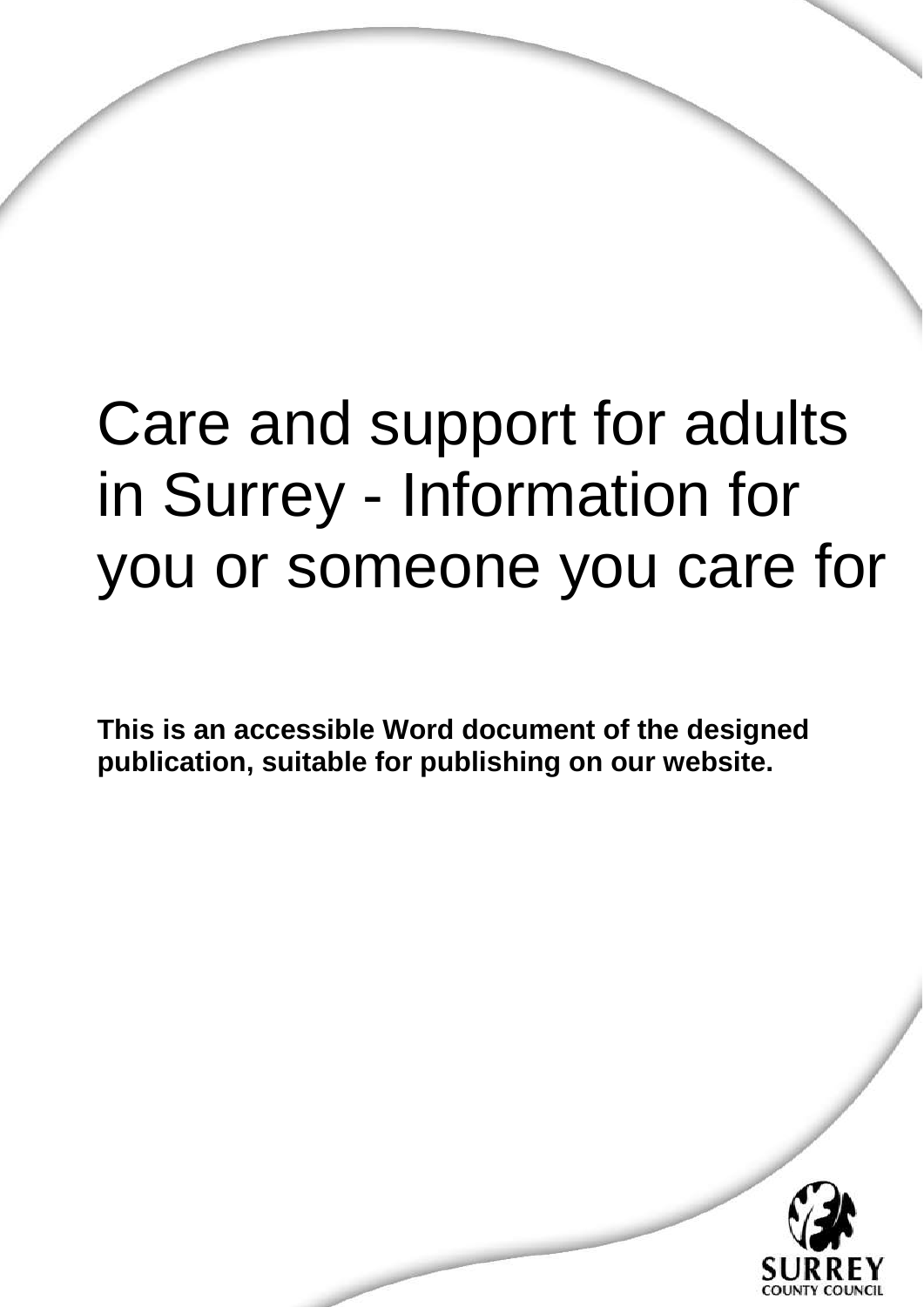# **Introduction**

Throughout our lives we like to stay independent, healthy and safe for as long as possible, but at some point it might get a little harder to cope. That might be due to age, a physical or mental health condition, disability, substance misuse issues or change in home circumstance.

Whatever the reason, sometimes all it takes is a little help. It might be some information or advice, home help, or meal delivery, visits to your home if you're lonely, transport, advice on money, housing support, links to community groups or assurance of feeling safe, to make a difference to your physical or emotional wellbeing.

Or maybe you're a carer, looking for some support and guidance or even just a break from caring.

Whatever it is, this booklet tells you about the different options available and how to get what you need to live independently, stay healthy and connected to your community.

# **Finding information about local care and support**

#### **There are a number of ways to find out about what's available in your community:**

- 1. Practical support may be what you need, and your local borough or district council could be the best place to ask for help. Local councils provide most of these services across the county, but check with individual organisations as services can vary (contact details on page 12-16):
- Dial-a-Ride and community transport
- Meal delivery services
- Day centres with a wide range of services, classes and lunchtime meals
- Community alarms or telecare 24-hour assistance to keep you safe at home
- Adaptations to your home like stair rails or grab rails
- Wellbeing centres for people experiencing memory loss, and their carers.
- 2. Go online and visit [Surrey Information Point.](http://www.surreyinformationpoint.org.uk/) This is a website that lists a wide range of care, support and wellbeing services available locally, from community networks and home care agencies to faith groups who help with meals or getting out and about, meeting people and staying fit. You can search the website by location or postcode and use other filters to refine your search. You can also use the shortlist function to collate personalised information, which is then available to view, email or print.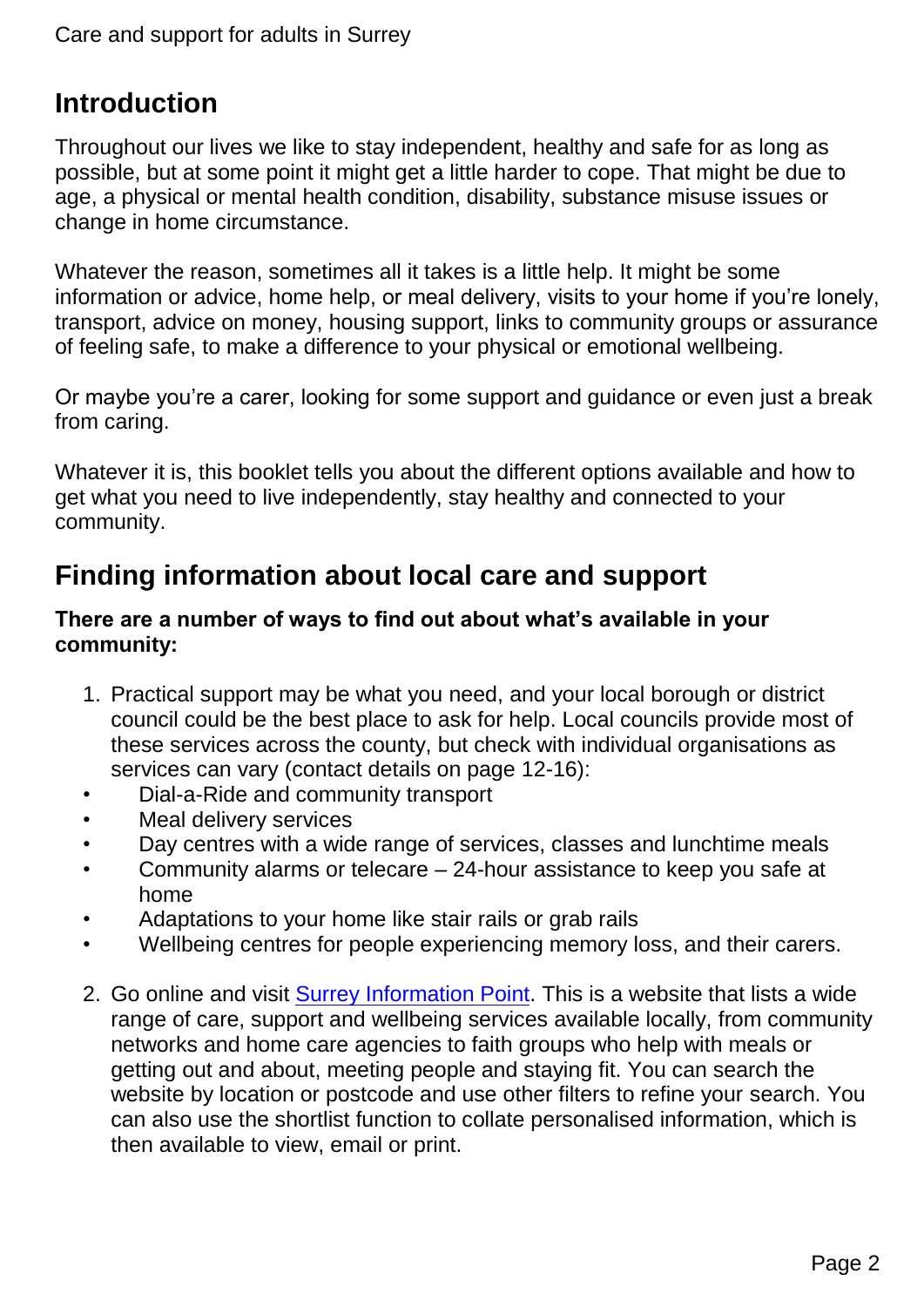Mental health issues can happen to anyone at any time. If you are affected by these issues and are seeking advice on how to get support, there are services that can link you to one-to-one support as well as group support.

When you have substance misuse issues there is good local support you can access including the Community Connections service, Alcoholics Anonymous (AA) and Narcotics Anonymous (NA). There is also a range of peer-led SMART groups and recovery cafes available for drop-ins, helping people manage any type of addictive behaviour.

You will find these services listed on Surrey Information Point under Health [Matters/Mental Health.](https://www.surreyinformationpoint.org.uk/Categories/22)

3. Social/wellbeing prescribing is a relatively new way of referring people to relevant local support in the community that can help improve your health and wellbeing. Your GP, local council or charity may refer you to wellbeing advisors who will meet with you to discuss your needs.

Advisors are able to provide expert advice and signpost you to services that can help you be healthier and happier. This includes services that can help you get active, lose weight, eat well, stop smoking, get a load off your chest or meet new people.

4. Or contact our Adult Social Care information and advice line on 0300 200 1005 or 07527 182861 using SMS. The team will help with your enquiry by providing you with information and connecting you with the best organisation or service that will help you, or the person you are enquiring on behalf of.

# **Help to get online**

If you don't have a computer, visit your [local library](https://www.surreycc.gov.uk/libraries) to use a computer there. Libraries also have 'digital buddies' who are there to help you. Libraries offer free computing classes too, as do local district and borough councils.

# **Staying safe**

## **Fire safety – FREE safe and well visits**

Protecting you from the risk of fire is really important, and you can benefit from Surrey Fire and Rescue's [FREE home fire safety visits.](https://www.surreycc.gov.uk/people-and-community/fire-and-rescue/home-safety/advice/safe-and-well) Search 'Surrey Fire and Rescue' at Surrey County Council and click on Book safe and well visit or call 0800 085 0767.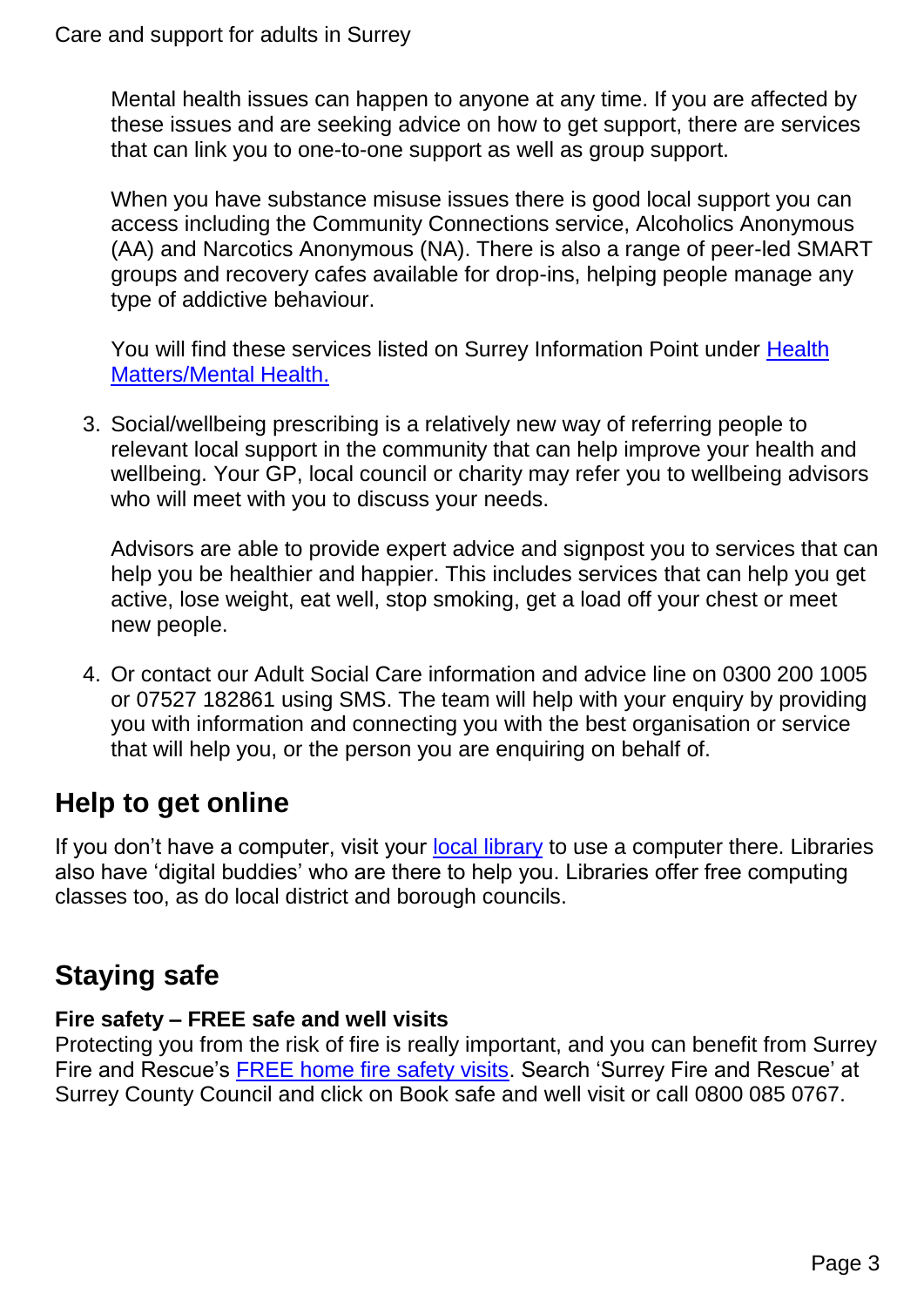## **Reporting concerns about someone's safety**

If you are concerned about the safety of an adult, and think they might be at risk of abuse or neglect, please report it to the Surrey Multi Agency Safeguarding Hub (MASH) without delay. The team will decide the next steps to take within 24 hours of reporting a concern. All enquiries are dealt with in the strictest confidence.

Call: 0300 470 9100 9am to 5pm, Monday to Friday Email: [ascmash@surreycc.gov.uk](mailto:ascmash@surreycc.gov.uk)

In an emergency always dial 999.

Out of hours (5pm to 9am weekdays): Contact the Adult Social Care Emergency Duty Team Call: 01483 517898 Email: [edt.ssd@surreycc.gov.uk](mailto:edt.ssd@surreycc.gov.uk) SMS: 07800 000388.

# **Support for carers**

Carers look after family, partners or friends in need of help because they are ill, frail, have a physical disability, mental health condition, or problems with drugs or alcohol. The care they provide is unpaid.

There is a wide range of local support for carers.

• Find independent support from [Action for Carers Surrey.](http://www.actionforcarers.org.uk/) This charity is the first point of contact for free, independent information, advice and support to carers of all ages across the county. They can provide: access to a variety of support groups, as well as confidential telephone support; information on services, including benefits; practical help on moving and handling; advocacy and information on your rights; wellbeing events; free resources; and opportunities to influence change for carers locally and nationally.

They have specialist support for young carers (under 18,as well as young people aged 18-24); and carer advisors working in Surrey's five main hospitals. There's also tailored support for armed forces' carers. **Tel:** 0303 040 1234 **SMS:** 07714 075993 **Email:** [CarerSupport@actionforcarers.org.uk](mailto:CarerSupport@actionforcarers.org.uk)

- Benefit from free technology and digital resources that might help make your caring situation a little easier. Visit carersdigital.org, create an account and use the free access code: DGTL3562
- See what financial benefits you may be entitled to as a carer.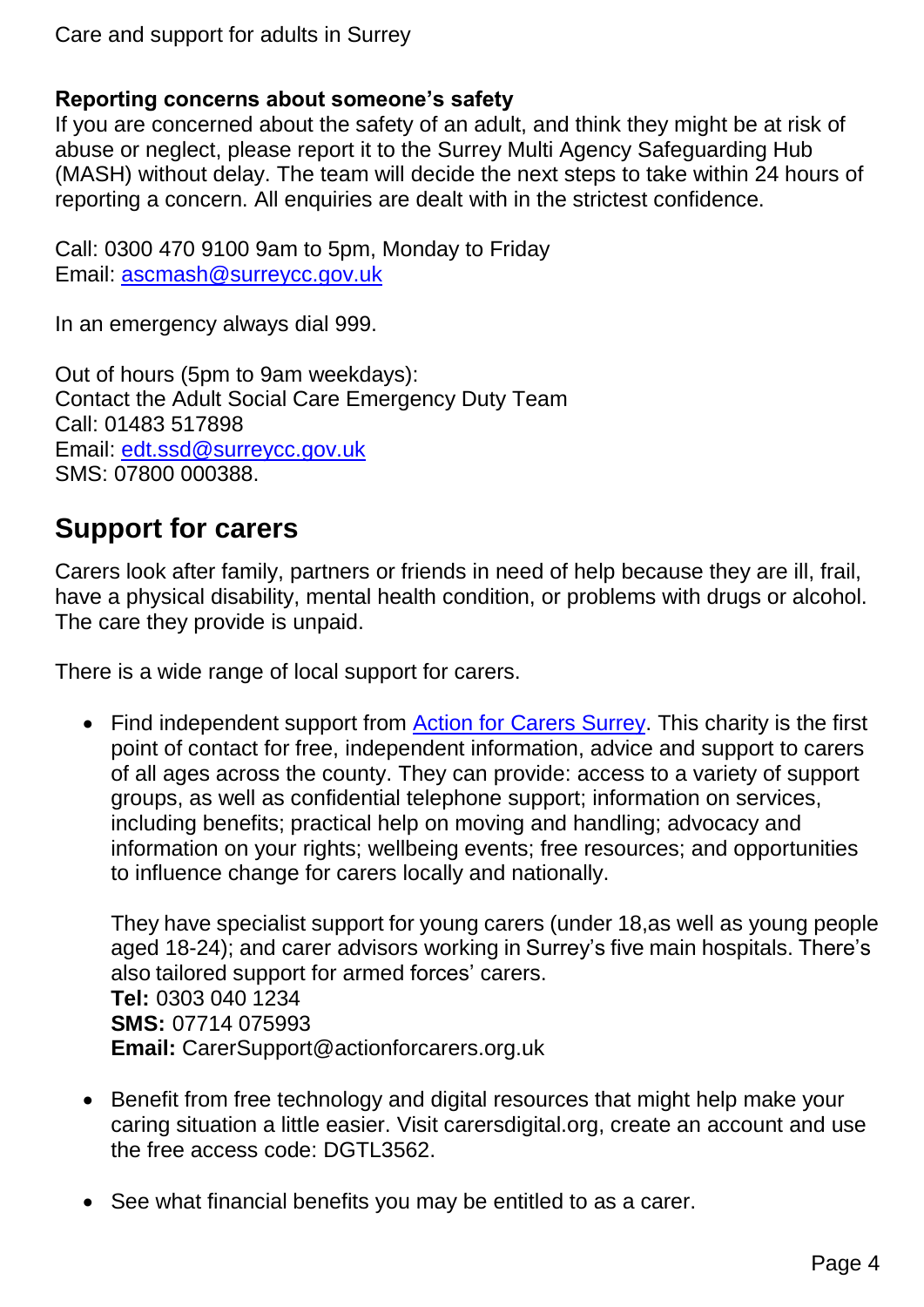- If you look after someone you can find out more about [local carers' support](https://www.surreyinformationpoint.org.uk/Categories/57) at Surrey Information Point
- Complete a quick online self-assessment so the county council can look at the impact your caring responsibilities have on your life and what social care support you might be eligible for.
- Find out more online at: [Surrey County Council Carers Support](surreycc.gov.uk/carersupport)

# **Young carers**

A 'young carer' is someone aged 18 or under who helps look after a friend or relative who has a long term condition, such as a physical disability, frailty, illness, mental health condition, or misuses drugs or alcohol. The care they provide is unpaid.

Crucially, to get support, a young carer needs to be identified as early as possible. If you're a young carer or you know somebody who might be, [Surrey Young Carers](https://www.actionforcarers.org.uk/who-we-help/young-carers-under-18/) can help.

Tel: 01483 568269 Email: [syc@actionforcarers.org.uk](mailto:syc@actionforcarers.org.uk)

# **Staying healthy**

You can help prevent or delay social care needs by taking some simple steps to maintain a healthy lifestyle. Eating well, moving more, reducing alcohol intake, stopping smoking and looking after your mental wellbeing, will help achieve this.

Make time for a simple health check by visiting your local participating pharmacy or GP. Visit [Healthy Surrey](healthysurrey.org.uk) for trusted health information and signposting to key local services.

# **What happens when you contact Adult Social Care**

# **Connecting you to information and community support**

When you contact Adult Social Care we will want to find out more about your current situation and understand what is stopping you living the life you want to. We will have open conversations with you and your family or a carer if you wish, to understand your concerns, what you have already tried to improve your independence or wellbeing and what might be the next best steps for you.

We will do this by getting to know you, listening to what's important to you, understanding what you can do yourself or with support, and what your ambitions are to have a more fulfilling life.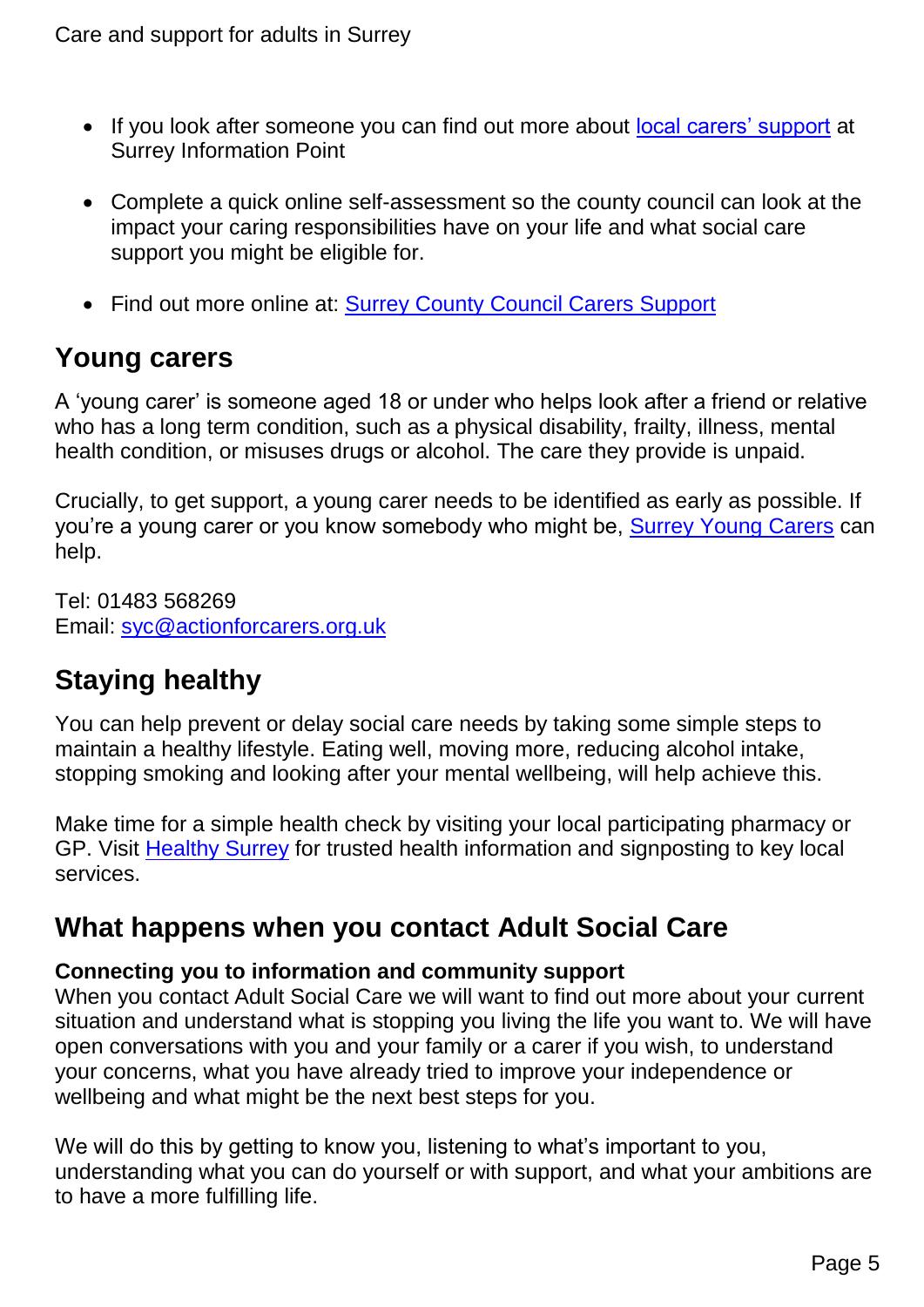We will initially look at how we can connect you to appropriate community-based support and prevent the escalation of your care and support needs.

#### **Short term help**

You may require short term help and we will work with you to identify and meet the outcomes that are important

to you. This will take into account your strengths and capabilities and support network.

Our staff will work with you to help you regain confidence and skills that you may have lost because of poor health, an injury, a spell in hospital or mental ill health. You may want to be able to use your home safely or get out and about more easily and we can enable you to achieve this. There are many options such as adaptations and equipment to make support at home more affordable. Or think about using new smart home technology to keep you safe and independent.

It is expected short term support or time limited help will be reduced or withdrawn over time as your independence grows.

#### **Longer term support**

You may need longer term or intensive social care support because of the complexity or escalation of your needs. It is always best to assess your long term care and support needs when you are at your best and in a familiar environment, ideally at home. We will aim to maximise your independence and, where possible, reduce services over time with growing independence.

Based on your assessment, we will review your care and support needs with you and determine if you qualify for support from adult social care. There may be a cost to any care and support services you receive from us. If you qualify for support, we will ask you to complete a financial assessment with us to work out how much you can afford to pay towards this cost.

When completing assessments, we take a 'whole family' approach, which means that you will be asked questions about yourself and your support network. If you have a carer or young carer, they will be invited to be a part of the assessment too.

A carer's social care assessment gives carers of all ages an opportunity to think about how caring impacts on their daily routines, their health and wellbeing and how willing or able they feel to carry on with their caring role. Carers can have an assessment on their own, or with the person they look after.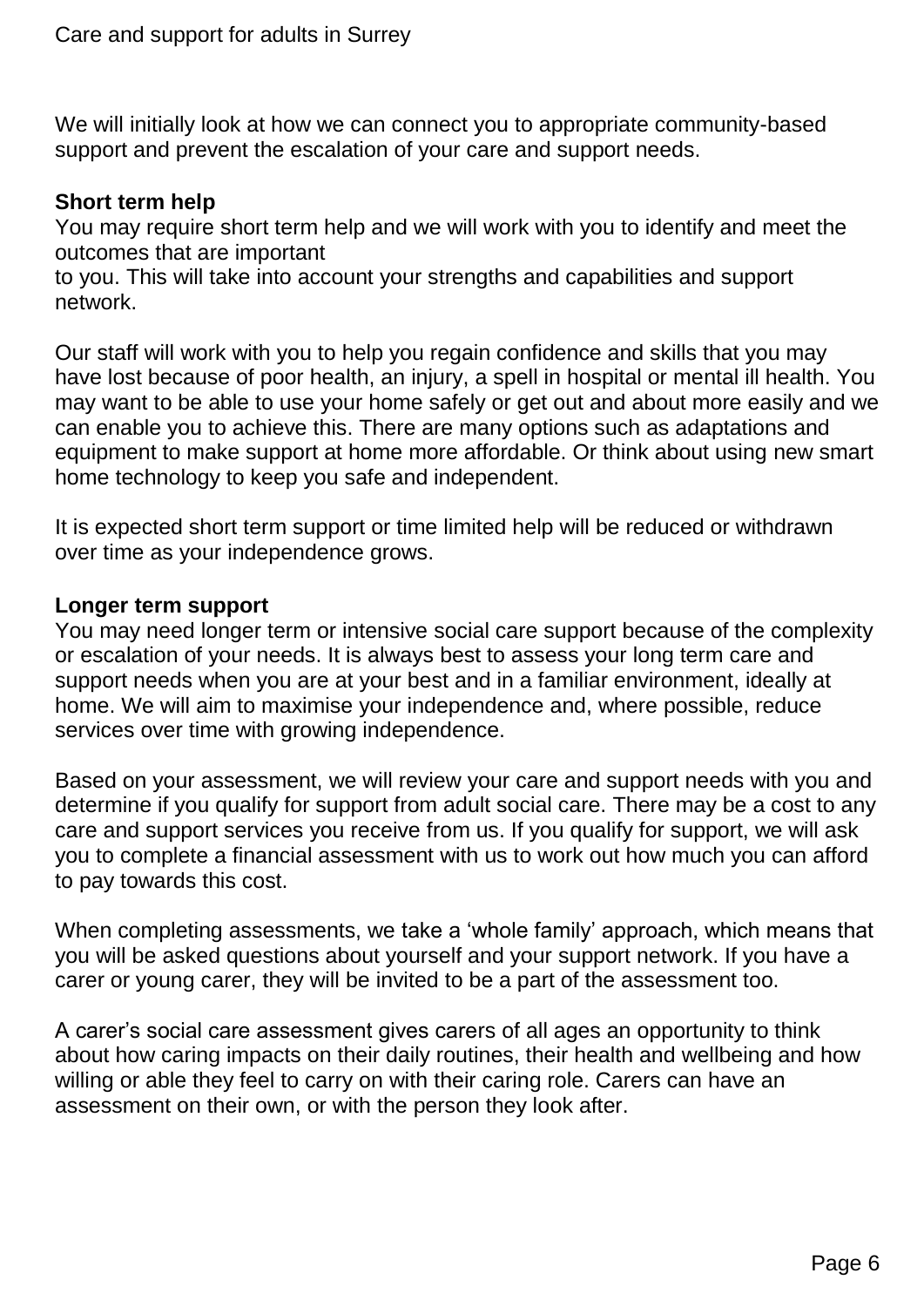Adult Social Care supports people with mental health needs when it affects their daily life. Your GP may refer you to the local mental health service for appropriate support and you may be supported by both services at some points in your recovery to ensure your needs are met and that you are able to live life to the full and do things that matter to you.

#### **Reviewing your support**

An initial review will be completed shortly after your support begins to ensure that the arrangements are effective and there are no initial issues.

If you have longer term support in place this will be reviewed annually to reflect upon what is working, what's not working and what might need to change; all the while focusing on your goals and aspirations and improving your independence and wellbeing.

If your needs change substantially we will reassess you and update your support or put in place new solutions.

#### **Online assessments**

You can go online to check whether you, or someone you care for, could get support from the county council, by visiting [Adult Social Care Online](surreycc.gov.uk/adultsocialcareonline)

There are two checklists – one to assess the needs of the person who may need support and a carer's checklist for people who are looking after someone. These will take around ten minutes to complete and will also provide tailored information and signposting for you based on your answers.

There is also an online financial assessment to check if you're likely to need to pay for social care support. This takes around 20 minutes to complete and you'll need a recent bank statement to hand. You'll have the option of either keeping the results to yourself for information only, or registering fully and sharing the results with us.

Alternatively you can contact us by phone on the Adult Social Care information and advice line to have an initial conversation on 0300 200 1005 or SMS: 07527 182861. You may also be referred to us for an assessment by a health professional or another agency e.g. Age UK Surrey or your district or borough council.

An advocate can help support you if needed and is independent of social care, your friends and family. Statutory advocacy means a person is legally entitled to an advocate because of their circumstances. This might be because you're being treated under the Mental Health Act or because you lack the mental capacity to make your own decisions. If you'd like an advocate, the council can help you access someone to support you.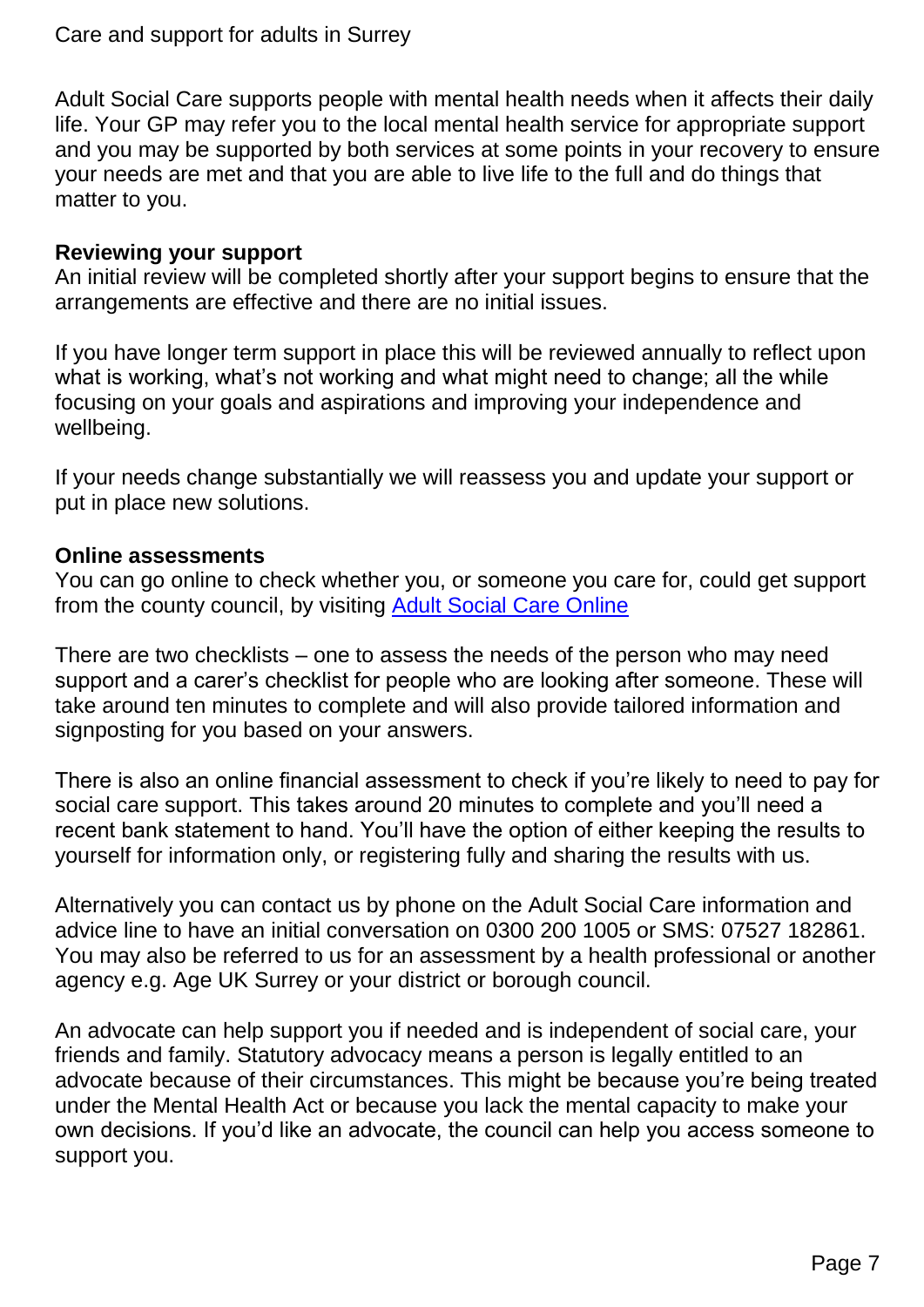# **Planning and paying for your support**

Depending on your savings and income you may need to pay for part or all of any support provided by social care. Part of the assessment involves a financial assessment to decide this. It will include checks to make sure you are receiving the right benefits.

At the end of this process you will be told whether you need to pay anything towards the costs of your care and support, and if so how much you will need to pay.

If you or your carer are eligible to receive care and/or support from the council, a social care worker will assist you to plan your support.

A direct payment is money paid to you to cover the costs of the support or equipment in your support plan. For example, you may choose to employ a person directly, to buy services from an independent or voluntary sector provider or to purchase equipment to help you live more independently in your own home.

The county council recommends a prepaid account which is really easy to manage, secure and gives you control over your direct payment.

If your needs change, you can request a reassessment at any time. We will regularly review your needs to ensure that things are working for you and your family and that your independence and wellbeing is improving.

Carers are not charged for services they receive directly from the council. Find out more at [Surrey County Council Carer Support](http://www.surreycc.gov.uk/carersupport) or call the Adult Social Care information and advice line: 0300 200 1005.

[Surrey Independent Living Council's](http://www.www.surreyilc.org.uk/) independent living advisors can also offer you specialist advice on all aspects of employing a personal assistant.

# **Free independent financial advice**

Whether you need help accessing extra money or benefits to pay for care and support, or you fund your own care, we strongly recommend speaking to an independent financial advisor. They will be able to provide impartial advice to help you navigate the complexities of care funding.

Contact the [Society of Later Life Advisers \(SOLLA\)](http://www.societyoflaterlifeadvisers.co.uk/) and enter your town to find your local adviser and their contact details or call 0333 2020454.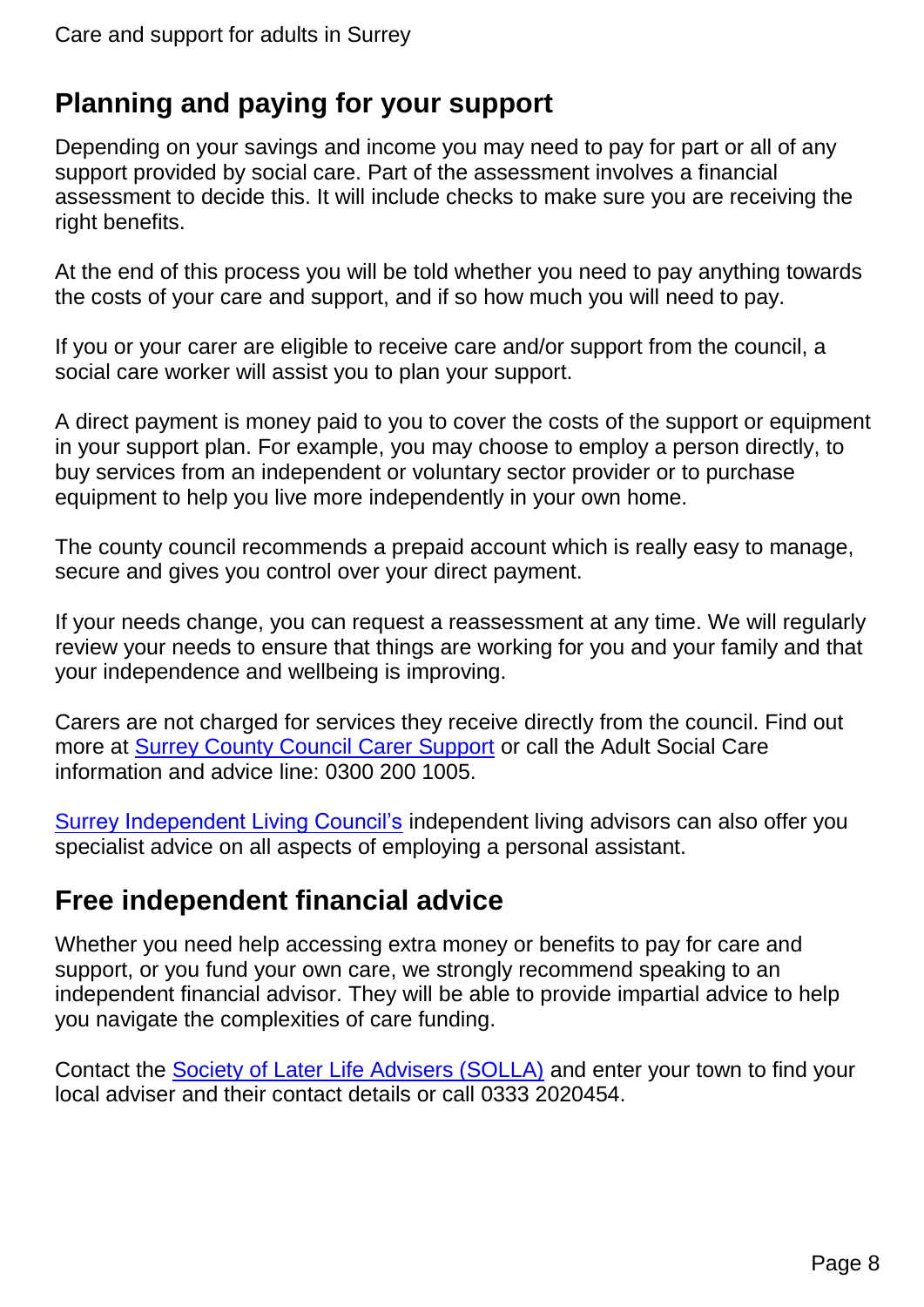# **How to give feedback**

If you don't agree with the decision that has been made

by Adult Social Care about your eligibility to receive funded care and support services from the council, you have several options:

#### **You can:**

- talk to the member of staff you have most contact with
- talk or write to the team manager
- contact the Adult Social Care Customer Relations Team.

Please complete the [online customer feedback form](http://www.surreycc.gov.uk/adultsfeedback)

Or contact the Adult Social Care Customer Relations Team Write to: Adult Social Care Customer Relations Team, Surrey County Council, Millmead House, Millmead, Guildford, Surrey GU2 4BB.

Email: asc.customerrelations@surreycc.gov.uk Tel: 01483 518300 SMS: 07527 182861

Alternatively, if you need a paper copy of the form, please call the Adult Social Care information and advice line: 0300 200 1005 or download and complete the PDF form from the Surrey website.

# **Useful contacts**

## **Action for Carers Surrey**

Call: 0303 040 1234 (Calls to 03 numbers from any network will cost no more than those to 01 and 02 numbers and count as part of any call package. The cost of calls per minute depends on the network. Please check with your provider.) Email: [CarerSupport@actionforcarers.org.uk](mailto:CarerSupport@actionforcarers.org.uk) Web: www.actionforcarers.org.uk

# **Adult Social Care information and advice line (Surrey County Council)**

Tel: 0300 200 1005 SMS: 07527 182861 (for the deaf or hard of hearing) Email: contactcentre.adults@surreycc.gov.uk If you would like this information in large print, Braille, on CD or in another language please contact us.

Web: [www.surreycc.gov.uk/adultsocialcare](http://www.surreycc.gov.uk/adultsocialcare)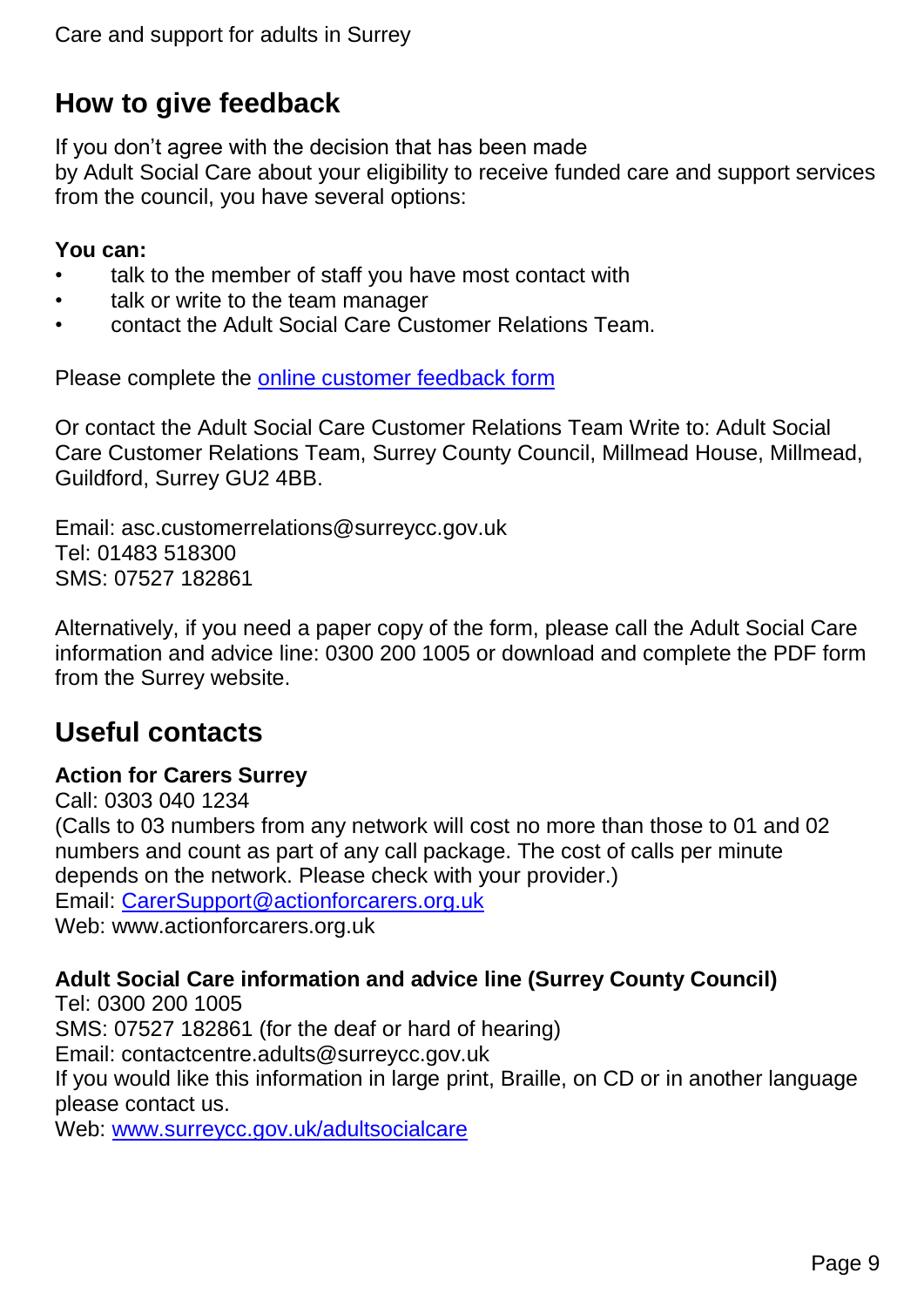#### **Adult Social Care Online**

To complete a support needs assessment, carers' assessment or financial assessment online. Web: [www.surreycc.gov.uk/adultsocialcareonline](http://www.surreycc.gov.uk/adultsocialcareonline)

#### **Advocacy Services**

Tel: 0800 335 7330 (Freephone) SMS: 07561 392818 Email: [info@advocacyinsurrey.org.uk](mailto:info@advocacyinsurrey.org.uk) Web: www.advocacyinsurrey.org.uk

#### **Age UK Surrey**

Tel: 01483 503414 Monday to Friday, 9am to 5pm SMS: 07548 314281 Email: [enquiries@ageuksurrey.org.uk](mailto:enquiries@ageuksurrey.org.uk) Web: www.ageuk.org.uk/surrey

#### **Alzheimer's Society (local support)**

Tel: 01932 855582 Email: surrey@alzheimers.org.uk Web: [www.alzheimers.org.uk](http://www.alzheimers.org.uk/)

## **Approved Trading Suppliers**

The Buy With Confidence scheme has an approved register of businesses, which have been vetted and approved by Trading Standards to ensure they operate in a legal, honest and fair way. Individuals can search for an approved trader and traders can apply to join the scheme.

Email: admin@buywithconfidence.gov.uk Web: [www.buywithconfidence.gov.uk](http://www.buywithconfidence.gov.uk/)

## **Citizens Advice Surrey**

Search for your local branch online. Tel: 0300 330 9012

#### **Healthwatch Surrey**

Local watchdog for health and care services Tel: 0303 303 0023 SMS: 07592 787533 Email: enquiries@healthwatchsurrey.co.uk Web: [www.casurrey.org.uk](http://www.casurrey.org.uk/)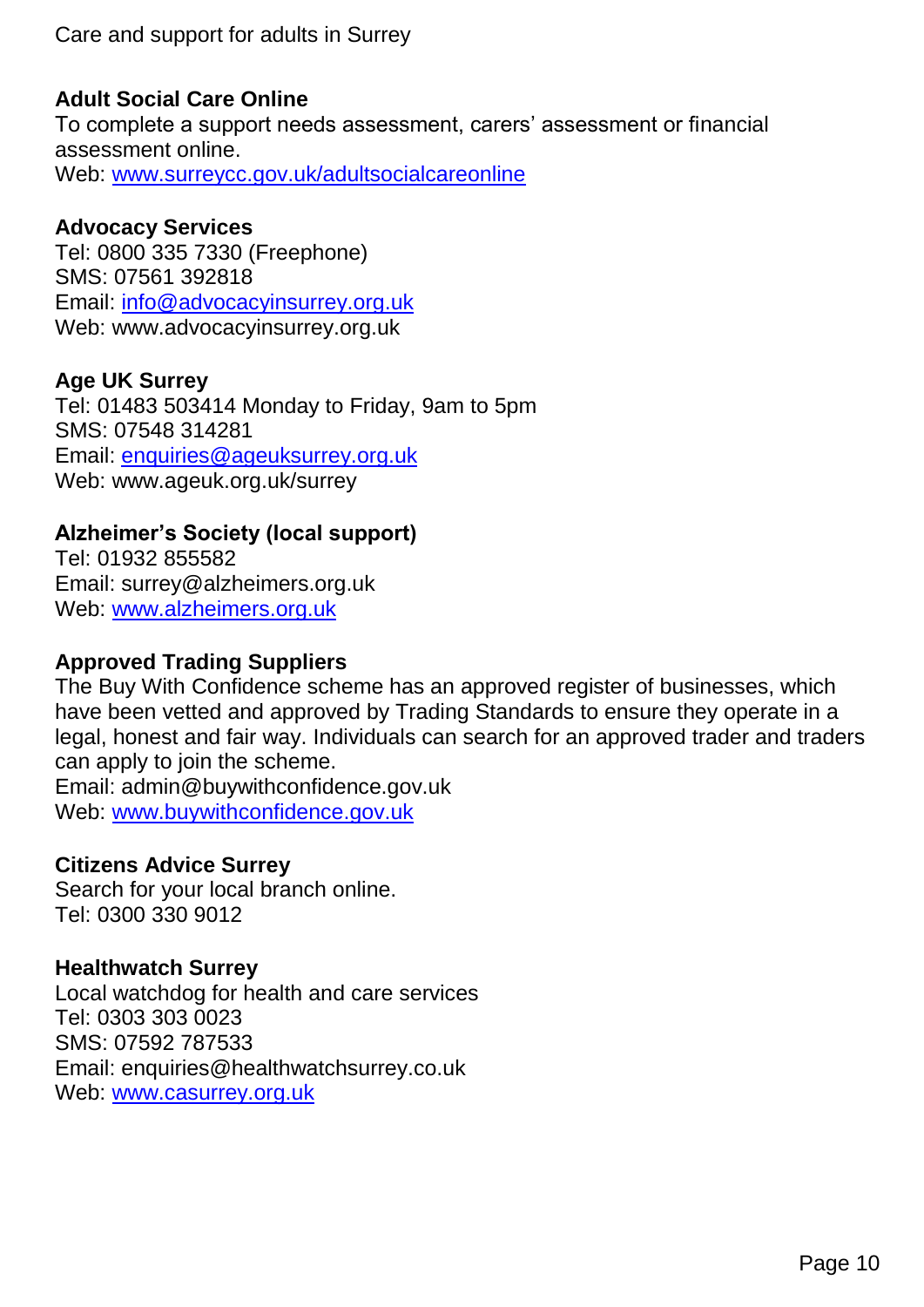## **Healthy Surrey**

Home of health and wellbeing information you can trust and your link to local services. Web: www.healthysurrey.org.uk

## **Mencap**

National charity supporting people with a learning disability, and their families and carers. Tel: 020 7454 0454 Web: www.mencap.org.uk

# **Mental Health 'Community Connections' Services**

For local contact details on community-based support for people with mental health needs. Tel: 0300 200 1005 Web: [www.communityconnectionssurrey.com](http://www.communityconnectionssurrey.com/)

# **Mental Health Crisis Helpline**

365 days a year, 24 hours a day. Tel: 0800 915 4644 SMS: 07717 989024

## **NHS 111**

For urgent but non-life threatening health advice and information about local services call 111. Textphone: 18001 111

## **Personal Assistant (PA) Services**

A Personal Assistant is someone who is employed directly by a disabled person to enable them to live their life as independently as possible.

Contact Surrey Independent Living Council (SILC) for further information and help with independent living. Tel: 01483 458111 SMS: 07919 418099 Email: [admin@surreyilc.org.uk](mailto:admin@surreyilc.org.uk) Web: www.surrevilc.org.uk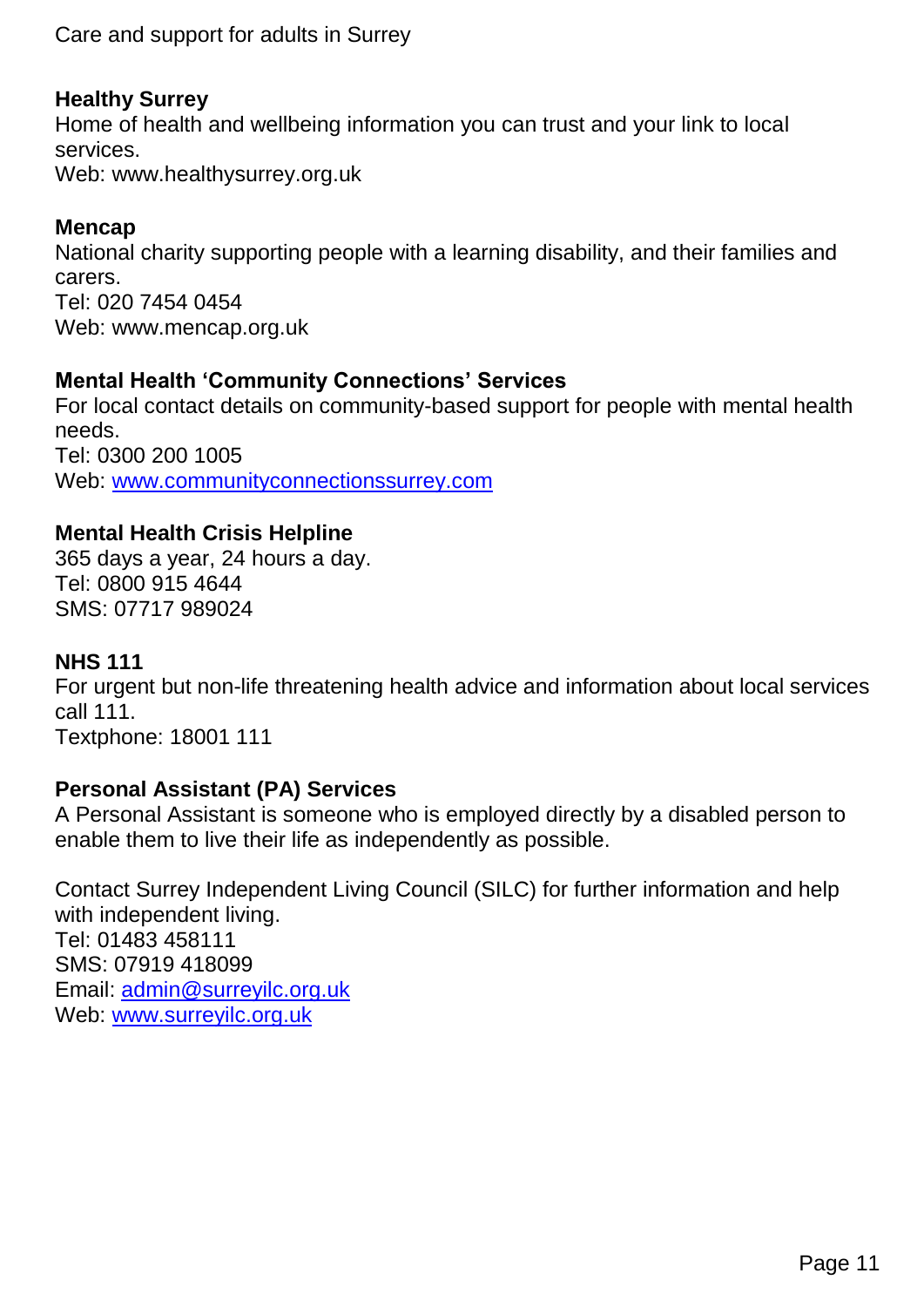## **Rethink**

A national mental health charity offering information and advice on living with mental illness, access to local services and support to speak to your doctor to help prepare to get the most out of your appointment. Tel: 0300 5000 927 (including Next Generation Text Service) Email: [advice@rethink.org](mailto:advice@rethink.org) Web: [www.rethink.org](http://www.rethink.org/)

# **Sensory Services by Sight for Surrey**

Working with people who are visually impaired, deaf, hard of hearing or who have combined sight and hearing loss. Provides IT training, benefits assistance, befrienders, volunteering opportunities and training. Tel: 01372 377701 SMS: 07860 026269 Fax: 01372 360767 Email: [info@sensoryservices.org.uk](mailto:info@sensoryservices.org.uk) Web: [www.sightforsurrey.org.uk](http://www.sightforsurrey.org.uk/)

#### **Sexual Health and HIV services**

Tel: 020 3317 5252 (Monday to Friday, 9am to 5pm) SMS: 07540 802997 (hard of hearing only) Email: sexualhealth.cnwl@nhs.net Web: [www.sexualhealth.cnwl.nhs.uk](http://www.sexualhealth.cnwl.nhs.uk/)

#### **Social prescribing services**

Search [Surrey Information Point](http://www.surreyinformationpoint.org.uk/Information/SocialPrescribing) online or call 0300 200 1005 to find a local service

## **Surrey healthcare services**

To find out your nearest local healthcare services such as GPs, hospitals, dentists and pharmacies search by postcode. Web: [www.nhs.uk](http://www.nhs.uk/)

#### **Surrey Information Point**

A wide range of information about local care and support options, activities and events.

Web: [www.surreyinformationpoint.org.uk](http://www.surreyinformationpoint.org.uk/)

#### **Surrey Minority Ethnic Forum**

Tel: 01483 571781 Email: [admin@smef.org.uk](mailto:admin@smef.org.uk) Web: [www.smef.org.uk](http://www.smef.org.uk/)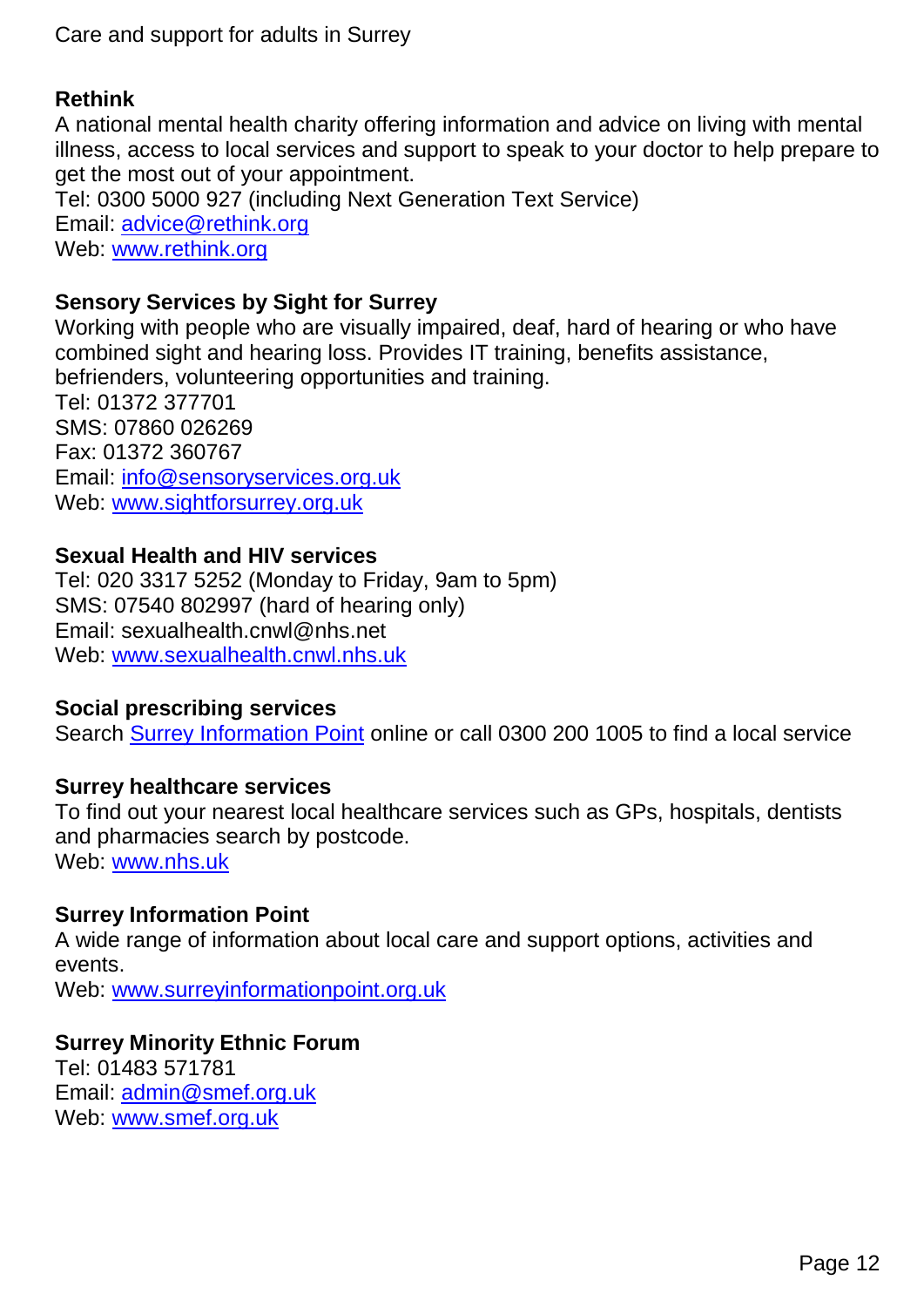**Surrey Young Carers** Tel: 01483 568269 Email [syc@actionforcarers.org.uk](mailto:syc@actionforcarers.org.uk) Web: [www.actionforcarers.org.uk](http://www.actionforcarers.org.uk/)

**The Stroke Association** Tel: 0303 303 3100 Web: [www.stroke.org.uk](http://www.stroke.org.uk/)

# **Community support from local councils**

**Elmbridge Esher, Walton-on-Thames, Weybridge, Centres for the Community, Meals on Wheels, Telecare and Community Transport** Web: [www.elmbridge.gov.uk/](http://www.elmbridge.gov.uk/)

**Tel: 01372 474552 Email: [commservices@elmbridge.gov.uk](mailto:commservices@elmbridge.gov.uk)**

**Transport: 01372 474944 Email: [commtransport@elmbridge.gov.uk](mailto:commtransport@elmbridge.gov.uk)**

**Epsom & Ewell Wellbeing, Day care, Meals at Home and Community Transport**

Telephone: 01372 732000 SMS: 07950 080202 Email: [contactus@epsom-ewell.gov.uk](mailto:contactus@epsom-ewell.gov.uk) Web: [www.epsom-ewell.gov.uk](http://www.epsom-ewell.gov.uk/)

**Guildford Community Meals** Tel: 01483 503010

**Social centres** Tel: 01483 505050 Email: [customerservices@guildford.gov.uk](mailto:customerservices@guildford.gov.uk)

**Community Transport services** Tel: 01483 458052 Email: [communitytransport@guildford.gov.uk](mailto:communitytransport@guildford.gov.uk) Web: [www.guildford.gov.uk](http://www.guildford.gov.uk/)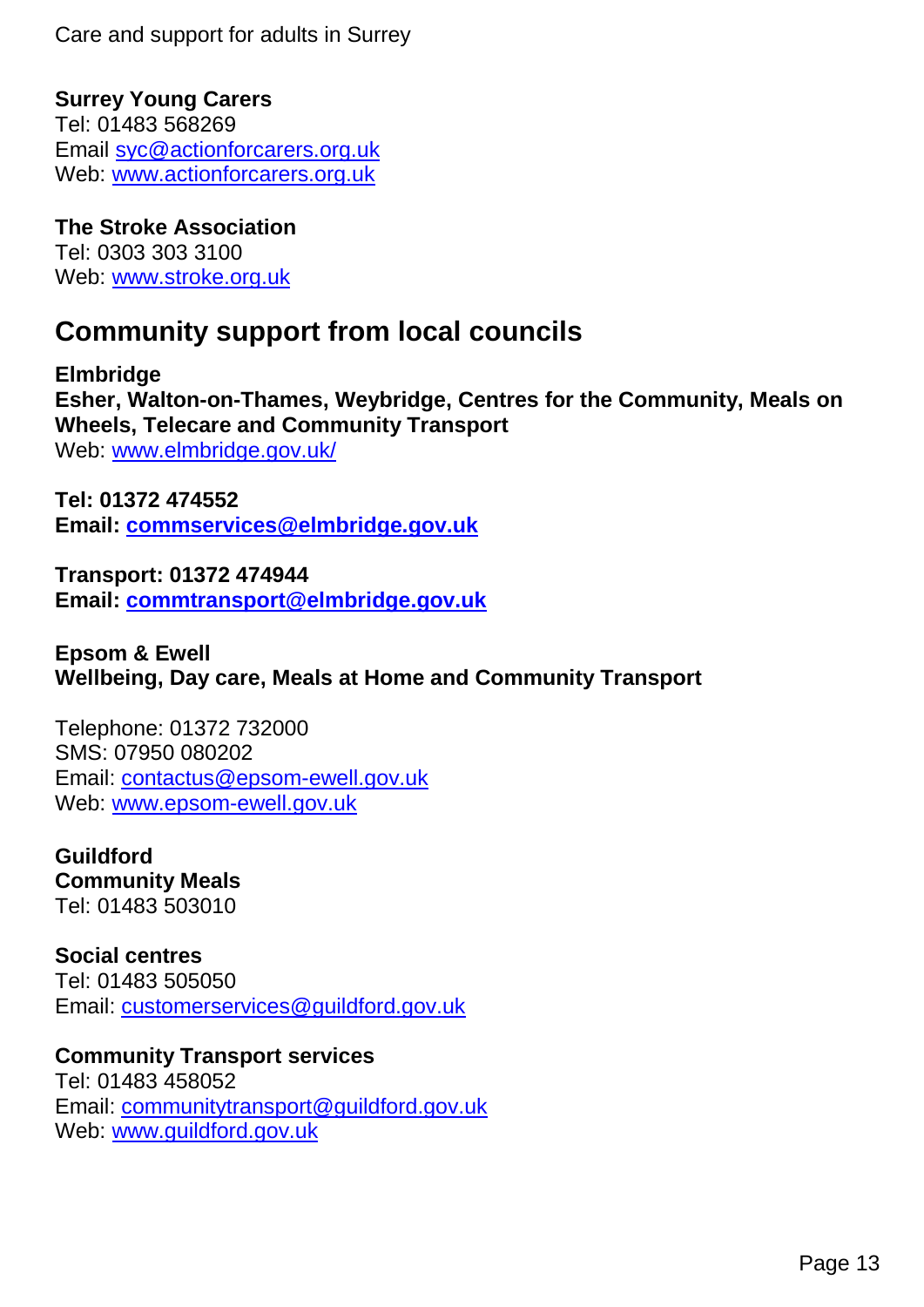**Mole Valley Social Centres and Telecare** Tel: 01372 376058

**Community Transport & Dial A Ride**

Tel: 01372 383333

## **Telecare**

Tel: 0300 123 7718 SMS: 0800 000385 Email: [telecare@molevalley.gov.uk](mailto:telecare@molevalley.gov.uk)

#### **Meals on Wheels**

Tel: 01372 474552 Email: [commservices@elmbridge.gov.uk](mailto:commservices@elmbridge.gov.uk) Web: [www.molevalley.gov.uk](http://www.molevalley.gov.uk/)

# **Reigate and Banstead**

#### **Horley Regent House Community Centre**

Tel: 01293 772240 Email: [enquiries\\_regenthouse@staywellservices.org.uk](mailto:enquiries_regenthouse@staywellservices.org.uk)

**The Banstead Centre** Tel: 01737 361712 Email: [enquiries\\_banstead@staywellservices.org.uk](mailto:enquiries_banstead@staywellservices.org.uk)

#### **The Woodhatch Centre**

Tel: 01737 221030 Email: [enquiries\\_woodhatch@staywellservices.org.uk](mailto:enquiries_woodhatch@staywellservices.org.uk) Tel: 01737 276000 SMS: 07834 626468 Web: [www.reigate.banstead.gov.uk](http://www.reigate.banstead.gov.uk/)

**Runnymede**

**Social Centres for the Community & Community Alarms** Tel: 01932 425865 Email: [Communityservices@runnymede.gov.uk](mailto:Communityservices@runnymede.gov.uk) Web: [www.runnymede.gov.uk](http://www.runnymede.gov.uk/)

## **Community Transport**

Tel: 01932 425050 Email: [communitytransport@runnymede.gov.uk](mailto:communitytransport@runnymede.gov.uk)

**Meals at Home** Tel: 01932 425010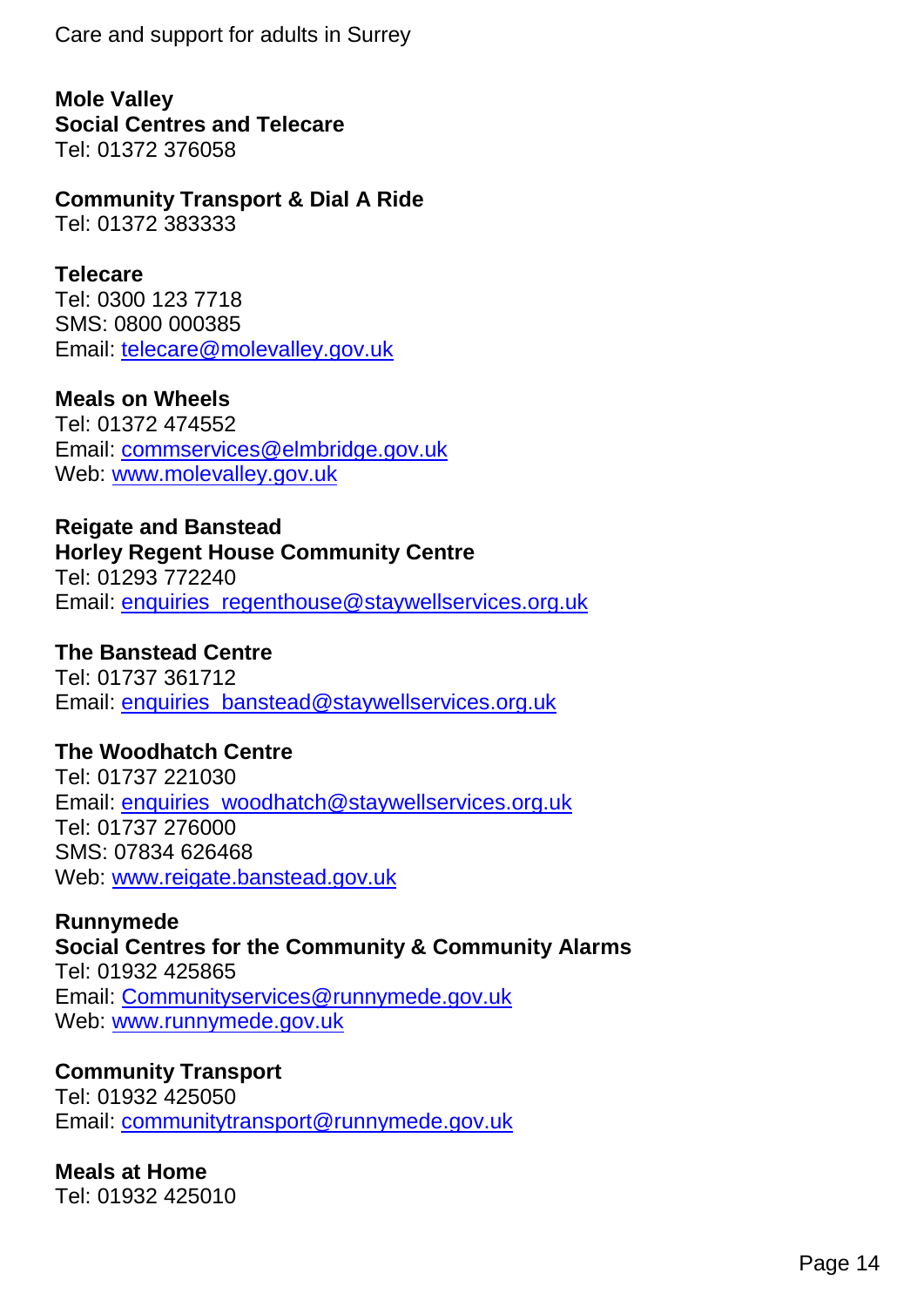#### **Telecare**

Tel: 01932 425865 Email: [careline@runnymede.gov.uk](mailto:careline@runnymede.gov.uk)

#### **Spelthorne**

**Community centres, Telecare, Meals on Wheels and Transport**  Tel: 01784 446389 Email: [independentliving@spelthorne.gov.uk](mailto:independentliving@spelthorne.gov.uk)

**Spelthorne Meal Service**  Tel: 01784 444265 Email: [m.wheels@spelthorne.gov.uk](mailto:m.wheels@spelthorne.gov.uk) Web: [www.spelthorne.gov.uk](http://www.spelthorne.gov.uk/)

#### **Surrey Heath Windle Valley Centre** Tel: 01276 479185

**Community Transport** Tel: 01276 707655

# **Meals at Home**

Tel: 01276 707651

# **Community Alarms & Telecare**

Tel: 01276 707659 Web: [www.surreyheath.org.uk](http://www.surreyheath.org.uk/)

#### **Tandridge Community alarm**

Tel: 01883 722000 Email: [customerservices@tandridge.gov.uk](mailto:customerservices@tandridge.gov.uk)

# **Community Transport**

Tel: 01883 732937 Web: [www.tandridge.gov.uk](http://www.tandridge.gov.uk/)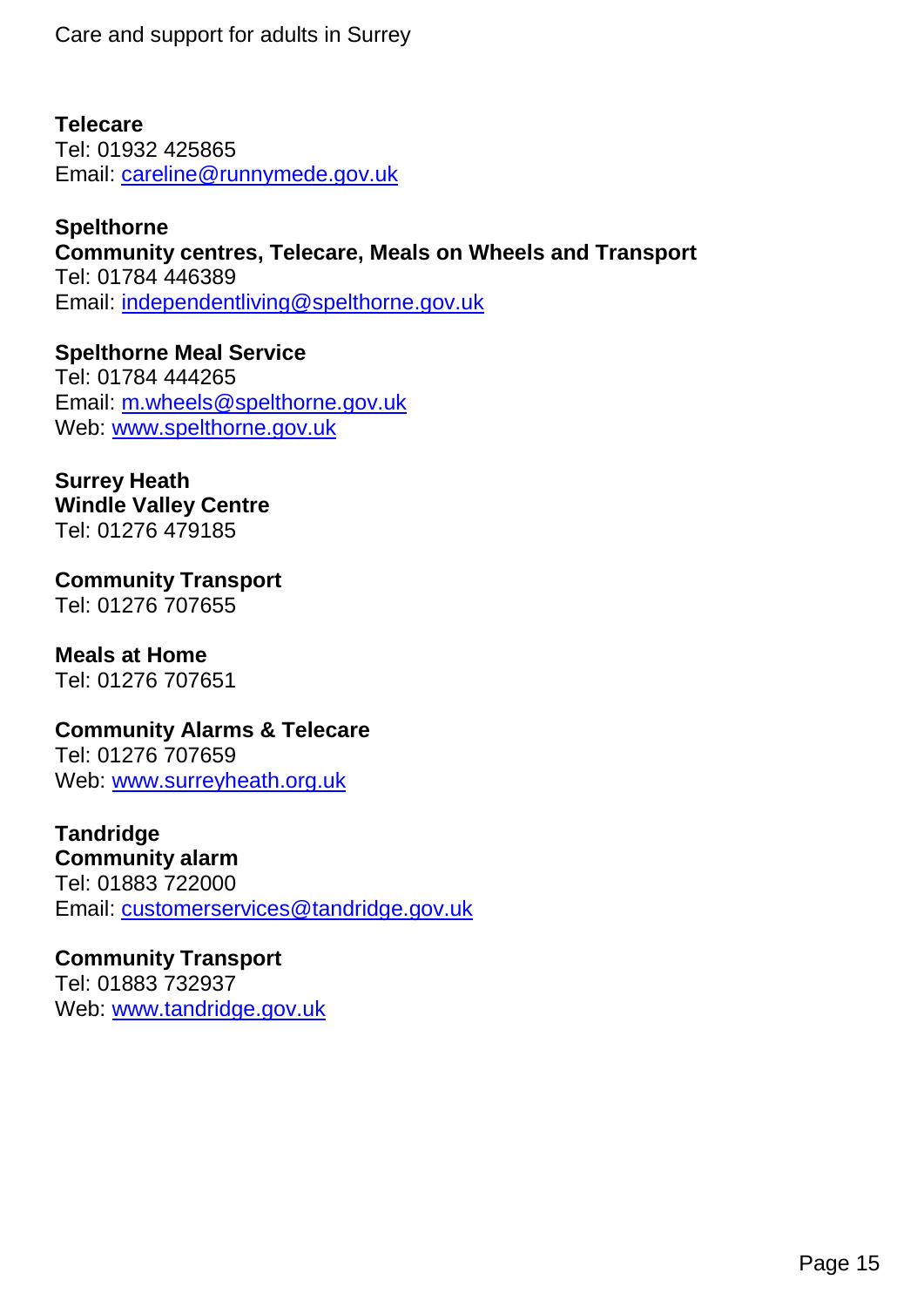#### **Waverley The Clockhouse Centre, Milford**  Tel: 01483 420668, Email: [manager@clockhouse.org.uk](mailto:manager@clockhouse.org.uk)

**Rowleys Centre, Cranleigh**  Tel: 01483 277155 Email: [info@rowleyscranleigh.co.uk](mailto:info@rowleyscranleigh.co.uk)

#### **Brightwells Gostrey Centre, Farnham**  Tel: 01252 725330 Email: [manager@brightwellsgostrey.org](mailto:manager@brightwellsgostrey.org)

**Farncombe Day Centre, Farncombe**  Tel: 01483 426685

Email: [info@farncombedaycentre.org.uk](mailto:info@farncombedaycentre.org.uk)

#### **Haslewey Community Centre, Haslemere**  Tel: 01428 648716

# **Community alarms**

Tel: 01483 523535 Email: [careline@waverley.gov.uk](mailto:careline@waverley.gov.uk)

## **Gostrey Centre Community Meals**

Tel: 01252 727280 Email: [communitymealsbrightwells@outlook.com](mailto:communitymealsbrightwells@outlook.com)

## **Rowleys Centre Community Meals**

Tel: 01483 277155 Email: [tina@rowleyscranleigh.co.uk](mailto:tina@rowleyscranleigh.co.uk)

## **Haslewey Centre Community Meals**

Tel: 01428 648716 Email: [info@haslewey.org](mailto:info@haslewey.org) Web: [www.waverley.gov.uk](http://www.waverley.gov.uk/)